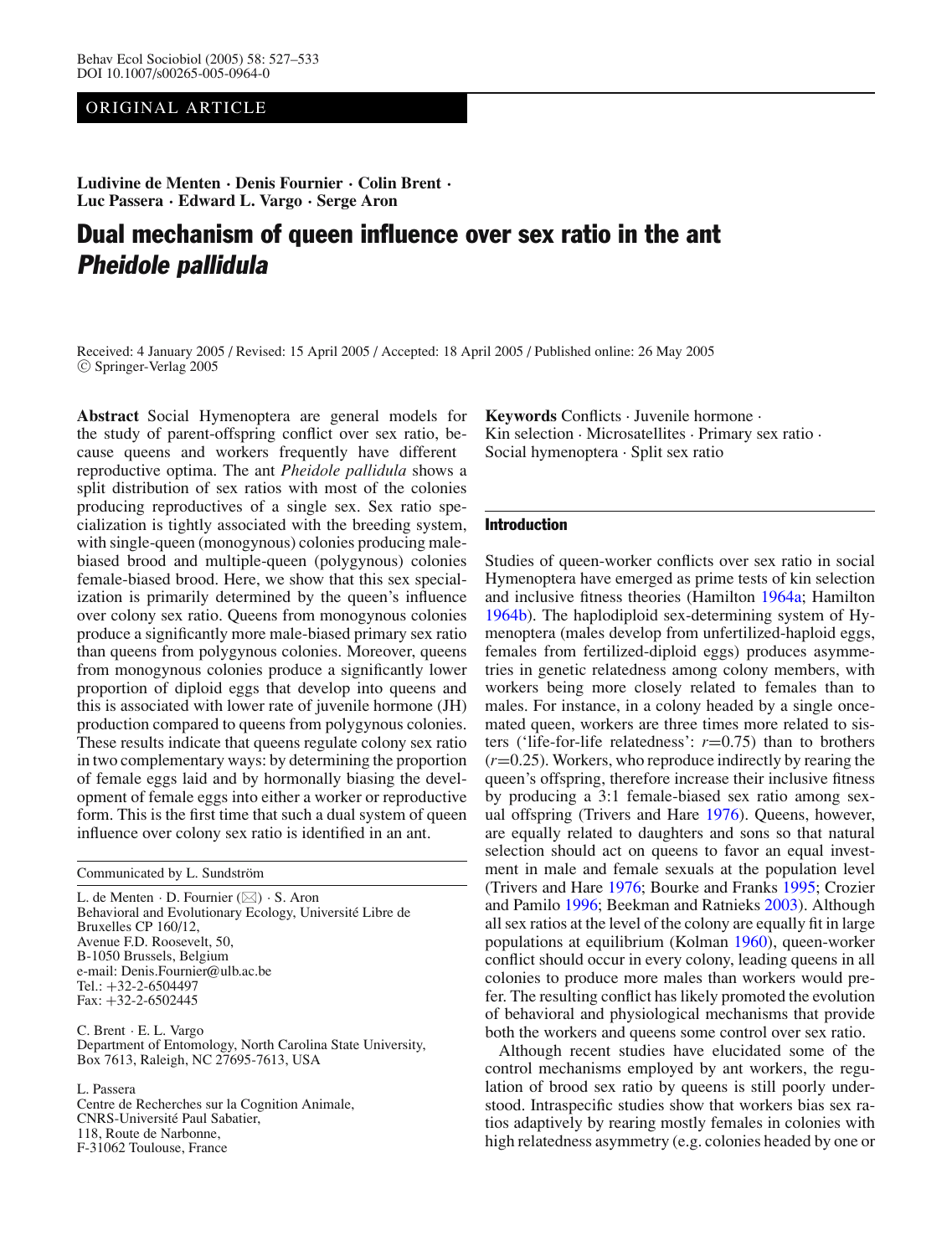several unrelated, singly-mated queen(s)) and by producing mostly males in colonies with lower relatedness asymmetry (e.g. those with multiply-mated queens or several related queens) (Queller and Strassmann [1998;](#page-6-2) Chapuisat and Keller [1999\)](#page-5-5). In ants, workers have been shown to bias sex allocation by destroying male larvae (*Linepithema humile*, Aron et al. [1994,](#page-5-6) [1995;](#page-5-7) Passera and Aron [1996;](#page-6-3) *Formica exsecta*, Sundström et al. [1996;](#page-6-4) Chapuisat et al. [1997;](#page-5-8) *Plagiolepis pygmaea*, Aron et al. [2004\)](#page-5-9). In some species, workers also seem able to channel a larger proportion of the female brood into the queen caste rather than the worker caste through differential feeding (*Leptothorax acervorum*, Hammond et al. [2002\)](#page-5-10).

Similar control mechanisms for queens have not been identified, but there is indirect evidence of their existence. Sex investment ratio frequently is less female-biased than the worker optimum, and even close to the queen equilibrium in some species (Bourke and Franks [1995;](#page-5-2) Helms [1999\)](#page-5-11). Similarly, several studies have failed to detect the expected association between relatedness asymmetry and colony sex ratio (Pamilo and Seppa¨ [1994;](#page-6-5) Vargo [1996;](#page-6-6) Brown and Keller [2000;](#page-5-12) Foitzik and Heinze [2000;](#page-5-13) Fournier et al. [2003\)](#page-5-14). Three hypotheses have been proposed to account for queen manipulation of colony reproduction in ants. First, queens could prevent workers from discriminating against males by concealing the gender of their brood to gain control over reproductive decisions in the colony (Nonacs and Carlin [1990;](#page-6-7) Nonacs [1993\)](#page-6-8). To our knowledge, however, this sexual deception hypothesis has not yet received experimental support. Second, queens may bias the primary sex ratio (the proportion of haploid-male eggs they lay) during the period in which sexuals are reared. Circumstantial evidence for such a queen effect comes from the monogynous form of the fire ant *Solenopsis invicta*, where it has been shown that queens can manipulate workers into raising male sexuals by limiting the number of female eggs laid (Passera et al. [2001\)](#page-6-9). Third, queens might influence the sex ratio of reproductives by regulating the caste fate of the diploid eggs they produce. By primarily laying worker-destined eggs rather than queendestined eggs, they could limit the number of female sexuals reared in a colony (Pamilo [1982\)](#page-6-10). One potential mechanism queens could use to regulate the caste of their brood is sequestration of juvenile hormone (JH-III) in their eggs (Wheeler [1986\)](#page-6-11). Such a maternal effect has been reported in the ant *Pheidole pallidula*, where topical application of JH-III to queens has been shown to promote sexualization of the female brood, while antiallatotropic substances (precocene II) prevent sexualization (Passera and Suzzoni [1978b;](#page-6-12) Passera and Suzzoni [1979;](#page-6-13) Passera [1982\)](#page-6-14). Biometric analyses also showed that the volume and cell number of *corpora allata* of queens laying queen-biased eggs are significantly greater than in queens laying worker-biased eggs (Suzzoni [1983\)](#page-6-15). However, there is still no empirical evidence that queens utilize this endocrine-mediated process to affect colony sex ratio.

We tested the hypothesis that queens influence the sex ratio in the ant *Pheidole pallidula*, and investigated two non-exclusive mechanisms that queens could use to regulate sex ratio. In this species, colonies may contain one or a few unrelated queens (Fournier et al. [2002\)](#page-5-15) and workers that are completely sterile, so that relatedness asymmetry is uniformly maximal in single-queen (monogynous) and multiple-queen (polygynous) colonies (Boomsma [1993\)](#page-5-16). Workers should, therefore, favor a 3:1 female-biased sex ratio in both colony types. Yet, in this species colonies produce primarily a single gender of reproductives (Keller et al. [1996\)](#page-6-16). Sex specialization is tightly associated with the breeding structure, with monogynous colonies producing a male-biased brood and polygynous colonies almost exclusively a female-biased brood (Aron et al. [1999;](#page-5-17) Fournier et al. [2003\)](#page-5-14). Here, we demonstrate that queens from monogynous colonies produce a significantly more male-biased primary sex ratio than queens from polygynous colonies. We also provide evidence that queens from monogynous colonies have lower rates of JH production and have a lower proportion of diploid eggs that develop into female sexuals than queens from polygynous colonies. These results are consistent with the "tragedy of the commons" hypothesis (Hardin [1968\)](#page-5-18), which was proposed to account for sex ratio patterns in *P. pallidula* and other social insects (Wenseleers [2001;](#page-6-17) Fournier et al. [2003;](#page-5-14) Wenseleers and Ratnieks [2004\)](#page-6-18).

#### Methods

In *P. pallidula*, there is no over-wintering brood (Bontpart [1964\)](#page-5-19). Sexuals develop from eggs laid during the first days after queens resume egg laying in early spring, whereas all eggs laid later in the season develop into workers (Passera [1980\)](#page-6-19). In this species, queens lay diploid eggs that are predestined to develop into workers or queens. This queen-worker caste determination occurs during oogenesis and appears to depend on JH-III produced by the queens (Passera and Suzzoni [1979;](#page-6-13) Passera [1980;](#page-6-19) Passera and Suzzoni [1984\)](#page-6-20). Colony fragments of *P. pallidula*, including queens and workers (minors and soldiers) were collected in Bruniquel (Tarn-et-Garonne, France) in March 2003, before queens resumed egg laying. A sample of workers from each colony was stored in 95% ethanol for subsequent genetic analyses. Immediately after collection, queens from 27 randomly chosen colonies were used for measurement of individual rates of juvenile hormone production. An additional 69 colonies were transferred to the laboratory for sex ratio analyses.

Colony size and caste ratio of laboratory-reared colonies were standardized to one queen with approximately 525 workers (5% were soldiers; Passera [1977\)](#page-6-21). They were kept at 27◦C on a 12 h:12 h photoperiod, and were fed honey and mealworms twice a week. Eight days after they resumed ovipositing, queens were removed from the nests. This procedure enabled us to sample the very first eggs laid after overwintering, and avoided the effects of queen inhibition on sexual rearing by workers (Passera [1980\)](#page-6-19). The number of eggs laid was counted, and about 70 eggs from each queen were stored at −80◦C for primary sex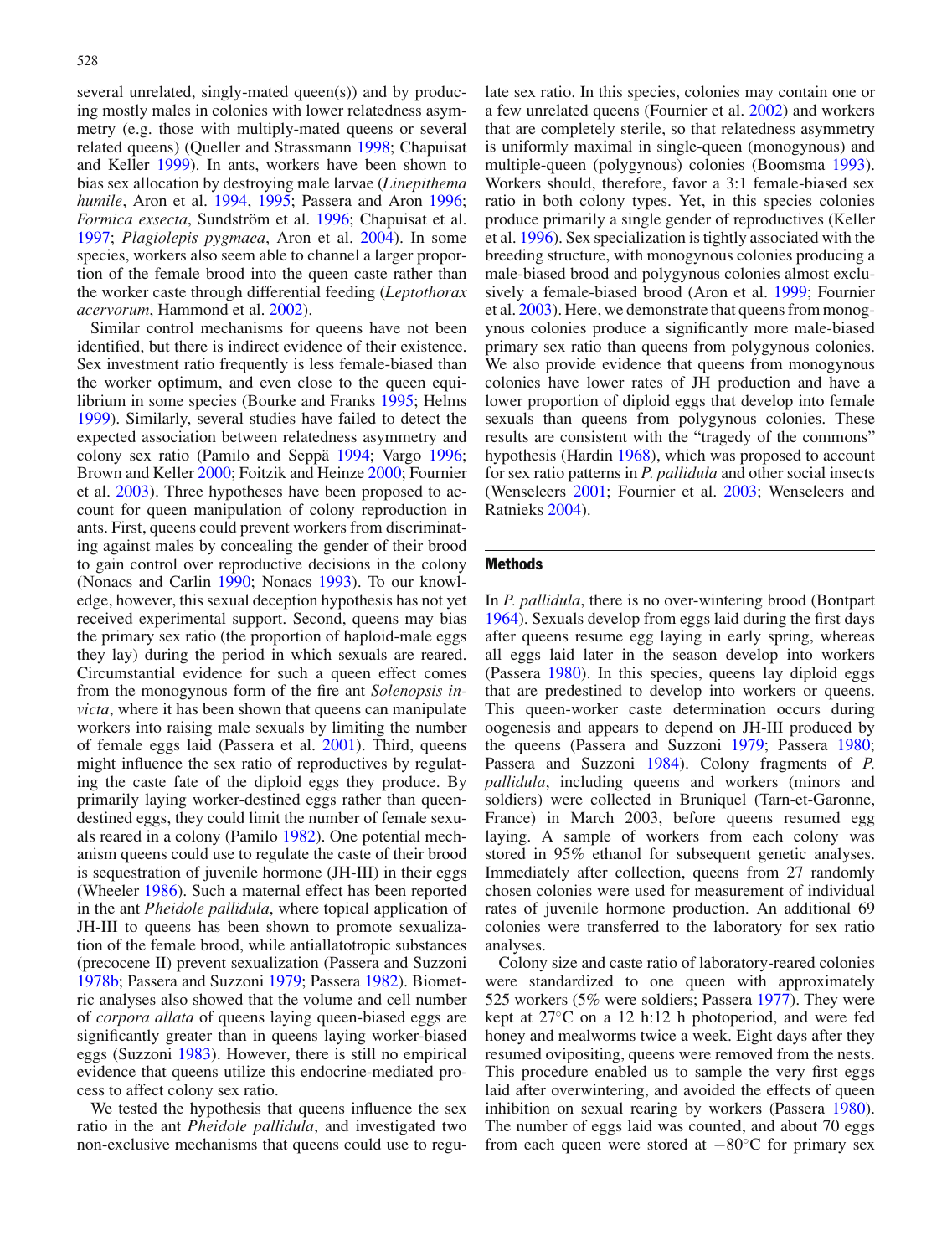ratio determination. The remaining eggs were incubated with workers until they reached the second larval instar, at which point sexual and worker larvae are morphologically distinguishable (spherical versus vermiform, respectively; Passera and Suzzoni [1978a\)](#page-6-22). The number of worker and sexual larvae were counted, and sexual larvae were stored at −80◦C for sex ratio determination.

Thirty-two of the 69 colonies reared for sex ratio analyses produced sexual brood. From these, 18 colonies were randomly selected to test for a possible association between the primary sex ratio (numerical proportion of haploid eggs), the larval sex ratio (numerical proportion of larvae being haploid) and the breeding structure (monogyny or polygyny) of the colonies. The ploidy (haploid or diploid) of eggs and sexual larvae was determined from the DNA-content of nuclei from each sample by flow cytometry (Ploidy Analyser PAI, Partec), after DNA of individual nuclei was stained with DAPI fluorochrome (4 , 6-diamidino-2-phenylindole) (see Aron et al. [2003](#page-5-20) for details). All sex determinations of eggs and larvae were performed blindly with regard to treatment, i.e. the person who analyzed ploidy levels did not know which colony was monogynous or polygynous.

The individual in vitro rate of juvenile hormone release, a good indicator of both hormone production rate and hemolymph titer in most insects, was determined for 27 queens using a rapid partition radiochemical assay (RCA) (Pratt and Tobe [1974;](#page-6-23) Tobe and Pratt [1974;](#page-6-24) modified by Feyereisen and Tobe [1981;](#page-5-21) Brent and Vargo [2003\)](#page-5-22). The paired glands of the *corpora allata* and *corpora cardiaca* complex, hereafter referred to as the CA, were dissected under sterile conditions and cleaned of any attached tissue. Once excised, the CA was pre-incubated for 30 minutes in a Petri-dish at 26◦C in 100 µl of modified TC199 medium (Specialty Media, Phillipsburg, NJ), with 50 mM Hepes buffer, pH 7.4, without methionine or bicarbonate, and containing 2% Ficoll 400 (Sigma Chemical Co.). Then, each CA was transferred to a  $6\times50$  mm borosilicate culture tube containing  $100 \mu l$  fresh medium supplemented with 5  $\mu$ Ci L-[methyl-3H]-methionine (specific activity of 70–85 Ci/mmol; NEN Life Science Products, Inc.). Glands were floated in the surface of the medium to ensure adequate oxygenation (Holbrook et al. [1997\)](#page-5-23). Culture tubes were incubated at 26◦C and were rotated at 90 rpm on a 15◦ pitch using an orbital shaker. Following incubation, radiolabeled JH was extracted from both the medium and CA with  $250 \mu l$  ice-cold iso-octane. A 100  $\mu l$  aliquot from each sample was evaporated under  $N_2$ , and mixed with 3 ml Scintiverse BD (Fisher) scintillation fluid. Radiolabeled methionine incorporation was measured using a scintillation counter (Beckman LS-5801). JH was verified as the principal product synthesized by the CA of *P. pallidula* by comparison to the synthetic products of *Blattella germanica* females as separated by thin-layer chromatography. *B. germanica* is known to produce primarily JH-III (Tobe et al. [1985\)](#page-6-25). Pooled samples were analyzed on Whatman linear-K high performance silica gel plates (200  $\mu$ ) using benzene, ethyl ether and acetic acid (84:15:1) as developing solvents. The proportion of JH-III from the total radioactivity was calculated as the ratio of the radioactivity in the JH zone in thin-layer chromatography and the radioactivity in an equivalent aliquot from the same extract after subtraction of blanks of 3H-methionine. JH-III accounted for 44.8% of the total activity sampled. The remaining portion was primarily background radiation, but more polar compounds were also detected.

An appropriate incubation time for the RCA was established by measuring the time course of JH release over a 6-h period. During this period, hourly measurements were taken of the JH released by five individual incubated CAs. Each CA was transferred to new medium for each hour sampled. The cumulative rate of production was found to be highly linear over 6 h  $(r^2=0.79, p<0.05)$ . A standard incubation time of 5 h was chosen to maximize the concentration of JH in the samples while ensuring an accurate assessment of the biosynthetic rates. Analyses of individual juvenile hormone biosynthesis rate were realized blindly with regard to treatment (i.e. breeding structure and sex ratios).

Because queens are extremely difficult to collect, the minimum queen number in each colony was inferred from the observed genotypes of workers at different loci. Three to five microsatellite loci (*Ppal-03*, *Ppal-12*, *Ppal-69*, *Ppal-83* and *Ppal-19T*; Fournier et al. [2002\)](#page-5-15) were used to determine genotypes (mean number of workers analyzed per colony  $\pm$  SD. = 10.2 $\pm$ 1.4, *n*=57 colonies). In the study population, the number of alleles at these loci ranges from 10 to 16 and the expected heterozygosity ranges from 0.76 to 0.84 (Fournier et al. [2002\)](#page-5-15). Individual ant DNA was extracted following a standard phenol/chloroform protocol (Sambrook and Russell [2001\)](#page-6-26). Polymerase chain reactions (PCR) were carried out in a  $10-\mu$ l volume as described in Fournier et al. [\(2002\)](#page-5-15). Fluorescent PCR fragments were visualized by capillary electrophoresis on an ABI 3100 Genetic Analyzer (Applied Biosystem). Colony breeding structure could be determined without ambiguity since queens mate only once, and, in polygynous nests, queens are relatively few and almost invariably unrelated (Fournier et al. [2003\)](#page-5-14).

To explore the effect of the breeding structure of the colonies (monogyny versus polygyny) on the primary and larval sex ratios, a logistic binomial regression model was carried out using the procedure GENMOD in SAS (version 8.2) (Boomsma and Nachman [2002\)](#page-5-24). This model assumes that the dependent variable is a probability that follows a binomial distribution, and can account for variation in clutch size. The sex ratio was entered in the model as a dependent variable, and colony type (monogynous or polygynous) was entered as a qualitative variable. The same procedure was used to compare variation between the primary and larval sex ratios in monogynous and polygynous colonies, with the sex ratio as a dependent variable and development stage as a qualitative variable. The model scale parameter was a quantative variable. The model scale parameter was<br>adjusted to respond to over-dispersion  $(s=\sqrt{D/v}>1)$ , where *D* is the deviance and  $\nu$  is the degrees of freedom). All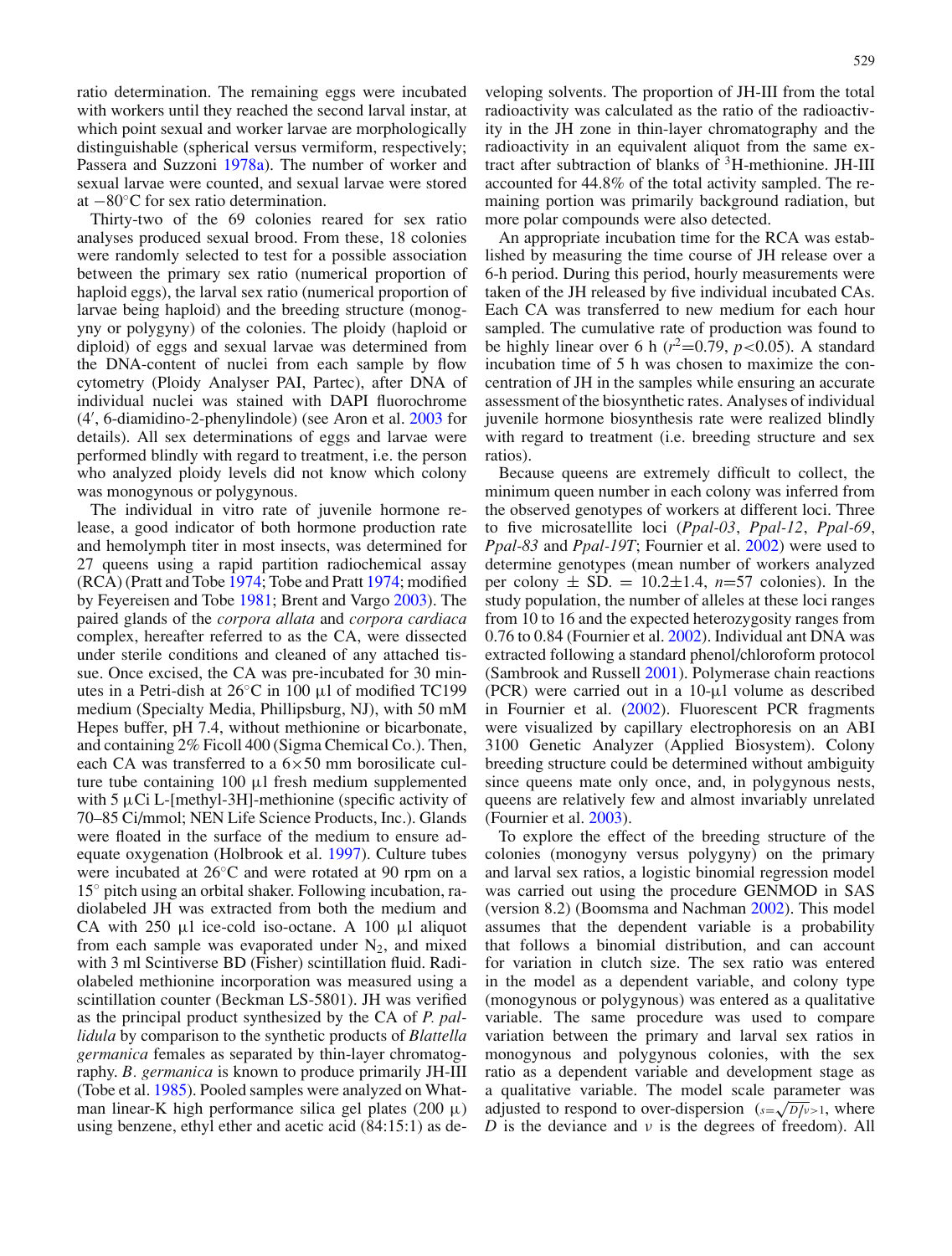mean values are given  $\pm$  SE. All statistical tests were two-tailed.

### Results

From the 18 colonies selected, genetic analyses revealed that six were monogynous and 12 were polygynous. Although the mean number of eggs laid per queen in monogynous colonies was lower than in polygynous colonies, the difference was not significant  $(743\pm103,$ range: 377–1043, *n*=6 and 1016±90, range: 563–1448, *n*=12, respectively; Mann-Whitney *U*-test, *p*=0.125; note that the small sample size results in a low statistical power of this test). However, the primary sex ratio produced was significantly different between queens from monogynous and polygynous colonies (48% and 6% haploid eggs, respectively; logistic binomial regression, Chi-Square = 10.31, *df*=1, *p*=0.001; Fig. [1\)](#page-3-0).

The proportion of male larvae was almost eight times greater in monogynous colonies than in polygynous colonies (0.55±0.15, *n*=6 and 0.07±0.06, *n*=12, respectively; logistic binomial regression, Chi-square  $= 6.68$ , *df*=1, *p*<0.01; Fig. [1\)](#page-3-0). Similarly, the average proportion of males among sexual larvae was higher in monogynous nests than in polygynous ones  $(0.82\pm0.07$  and  $0.09\pm0.06$ , respectively; logistic binomial regression, Chi-Square = 16.53,  $df=1$ ,  $p<0.0001$ ). The male-biased sex ratio in monogynous colonies could not be due to sperm depletion in some queens, as all queens also produced diploid brood. The strong bias of colony sex ratios among larvae was consistent with adult stage sex ratios previously found in the same study population (Fig. [1;](#page-3-0) Fournier et al. [2003\)](#page-5-14), for both monogynous and polygynous colonies (proportion of males among sexuals at the larval stage versus at the adult stage: logistic binomial regression, Chi-square = 0.12, *df*=1, *p*>0.7 and Chi-square = 2.20, *df*=1, *p*>0.13, respectively).

No difference occurred between the proportion of haploid eggs laid by the queens and the proportion of male

<span id="page-3-0"></span>

**Fig. 1** Mean proportion  $(\pm \text{ SE})$  of male (haploid) eggs laid by queens and of males reared among all larvae, among sexuals at the larval stage and among sexuals at the adult stage in monogynous and polygynous *P. pallidula* colonies. The number of individuals sampled and the number of colonies from which they were collected (within brackets) are reported above the error bars

<span id="page-3-1"></span>

**Fig. 2** Mean proportion  $(\pm \text{ SE.})$  of diploid eggs developing into sexual larvae in monogynous and polygynous colonies of *P. pallidula*. The number of larvae sampled and the number of colonies from which they were collected (within brackets) are reported above the error bars

<span id="page-3-2"></span>

**Fig. 3** Average biosynthetic rate of JH production (pmol/h) by queens from monogynous and polygynous *P. pallidula* colonies. A single queen was analyzed for each polygynous colony. Numbers of queens analyzed are reported above the error bars

larvae reared among all castes, in both monogynous and polygynous colonies (Wilcoxon signed-rank paired test: monogynous colonies, *W*=−3, *n*=6, *p*=0.84; polygynous colonies*: W*=−5, *n*=12, *p*=0.69; Fig. [1\)](#page-3-0). This indicates that workers rear eggs into larvae randomly with respect to the ploidy of the brood. In contrast, the mean proportion of diploid eggs developing into sexual rather than worker larvae was significantly higher in polygynous than in monogynous colonies (mean  $\pm$  SE. = 0.78 $\pm$ 0.10, *n*=12 and 0.30±0.18, *n*=5, respectively; logistic binomial regression, Chi-Square = 5.86,  $df=1$ ,  $p=0.016$ ; Fig. [2\)](#page-3-1).

From the 27 queens for which the rate of juvenile hormone release from the CA was determined, 10 originated from monogynous colonies and 17 from polygynous ones. Mean release rates were about three times higher in queens from polygynous colonies than in those from monogynous colonies  $(1.279 \pm 0.311 \text{ pmol/h}$  and  $0.437 \pm 0.194 \text{ pmol/h}$ , respectively; Mann-Whitney *U*-test, *z*=−2.109, *p*=0.035; Fig. [3\)](#page-3-2).

### **Discussion**

Our results show that queens of *P. pallidula* regulate colony sex ratios in two complementary ways: by determining the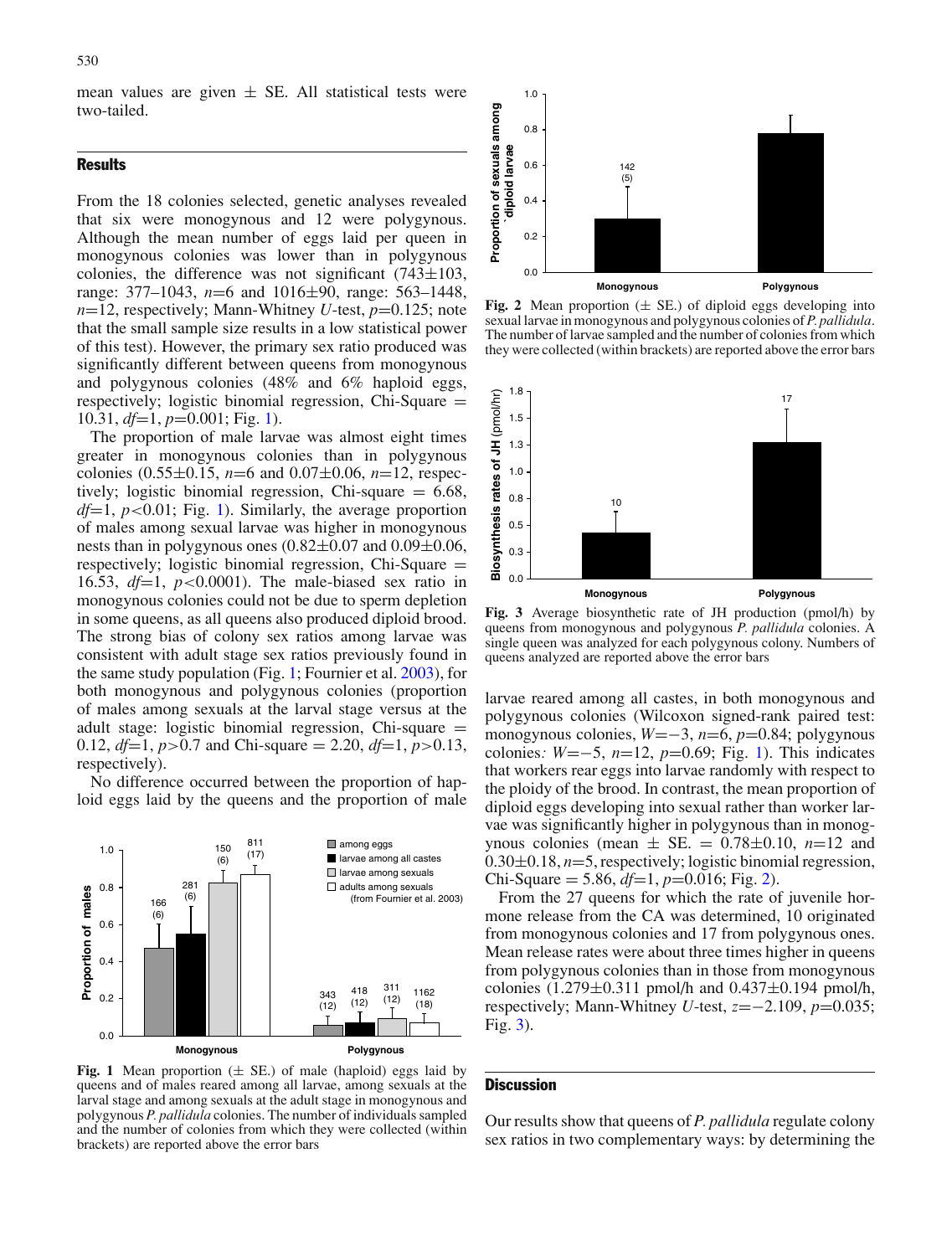proportion of female eggs laid and by hormonally biasing the development of female eggs into either a worker or reproductive form. We found that the primary sex ratio of queens from monogynous colonies is significantly more male-biased than that of queens from polygynous colonies, and that this ratio is sustained as eggs mature into second instar larvae. The possibility that our estimates of the primary sex ratio could be biased, e.g., by workers preferentially eliminating haploid eggs in polygynous colonies, seems unlikely. No study has demonstrated so far that queen-laid male eggs are treated differently from queen-laid female eggs in any ant species. Rather, it has been shown that workers perform sex-allocation biasing by killing male larvae but not eggs (Passera and Aron [1996;](#page-6-3) Chapuisat et al. [1997;](#page-5-8) Chapuisat and Keller [1999;](#page-5-5) Aron et al. [2004\)](#page-5-9).

We also found that most diploid brood develop into sterile workers in monogynous colonies, whereas a large proportion of diploid brood develop into reproductive females in polygynous colonies. Queens from polygynous nests also produce JH at a significantly higher rate. The strong association between breeding structure, queen hormone level and the caste ratio of female brood supports the view that the reduced production of female sexuals in monogynous colonies stems from queens laying eggs hormonally promoted to develop into the worker caste. In contrast to other species of social Hymenoptera studied so far, where caste determination usually results from differential feeding at the larval stage (Wheeler [1986\)](#page-6-11), caste determination in *P. pallidula* occurs during oogenesis and depends on JH-III produced by the queens (Passera and Suzzoni [1979;](#page-6-13) Passera [1980;](#page-6-19) Passera and Suzzoni [1984\)](#page-6-20).

Our results for *P. pallidula* are, to our knowledge, the first to show that ant queens can use two complimentary mechanisms to exert substantial proximate control over the colony's secondary sex ratio. In this species, sexuals are reared from cohorts of eggs that are largely separated in time from eggs yielding workers (Bontpart [1964;](#page-5-19) Passera [1980\)](#page-6-19), but the limited production of worker-destined eggs in early spring does not affect investment in colony maintenance (Reuter and Keller [2001;](#page-6-27) Roisin and Aron [2003\)](#page-6-28). This separation in the periods of worker and sexual production gives queens great power to control sex ratio, and limits the power of workers to control sex allocation. Whether queens of other social insects can also control the caste of their brood at the egg stage, and the possible evolutionary significance of such a control mechanism, remain to be determined.

The first experimental evidence for queen control over sex allocation in ants recently came from the monogynous form of the fire ant *Solenopsis invicta*, in which the proportion of haploid eggs laid by the queen determines whether the colony will produce primarily male or female sexuals (Passera et al. [2001\)](#page-6-9). In this species, queens of male-specialist colonies can dictate colony sex ratios by limiting the proportion of diploid-female eggs they produce. Similarly, in the ant *Pheidole desertorum*, specialization in male production might result from queens controlling the primary sex ratio, since workers preferentially

rear female sexuals rather than males when given the opportunity (Helms et al. [2000\)](#page-5-25). Helms [\(1999\)](#page-5-11) hypothesized that queens of this species could also affect colony sex ratio by laying mostly worker-destined eggs in male-specialist colonies during the reproductive period, but he did not provide experimental support for this hypothesis. The ability of *P. pallidula* queens to vary primary sex ratio in response to the breeding structure, together with their hormonallymediated influence over the caste development of female eggs, gives queens great power to determine the colony sex ratio.

Despite the ability of queens to exert some proximate control over brood sex allocation, evidence suggests that workers of *P. pallidula* may still have some measure of influence over sex investment ratios at the population level. First, sex investment ratios in populations lie between the equilibria values for queens and workers (1.1:1 to 1.8:1 in favor of females; Keller et al. [1996;](#page-6-16) Aron et al. [1999;](#page-5-17) Fournier et al. [2003\)](#page-5-14), indicating that, at the population level, queens do not have full control over reproductive allocation. Second, in nature more than 70% of the malespecialist colonies produce a small number of reproductive females, while about 72% of female-specialist colonies never produce males (Keller et al. [1996\)](#page-6-16). Primary sex ratio analyses showed, however, that queens from both colony types laid male eggs (see also this study), even though many colonies produce only female reproductive broods. Hence, queens of *P. pallidula* produce haploid eggs but workers do not rear males into adulthood in about one-third of the colonies, indicating that workers are able to recognize and selectively eliminate males at some point during brood development (Keller et al. [1996\)](#page-6-16). Such a worker influence over the sex ratio was also suggested in *Pheidole desertorum*, where no males are found in femalespecialist colonies but reproductive females are produced in male-specialist colonies (Helms [1999;](#page-5-11) Helms et al. [2000\)](#page-5-25). Although the timing of male brood elimination still remains unknown in *P. pallidula*, the fact that the proportion of haploid males is sustained from egg to second instar larva strongly suggests that workers do not eliminate males before this developmental stage. This contrasts with previous studies on other ant species, showing that workers are able to discriminate between male and female brood at the first larval instar (*Linepithema humile*, Passera and Aron [1996;](#page-6-3) *Lasius niger*, Jemielity and Keller [2003;](#page-6-29) *Plagiolepis pygmaea*, Aron et al. [2004;](#page-5-9) but see Chapuisat et al. [1997](#page-5-8) for late male elimination in *Formica exsecta*). Clearly, more experiments are needed to determine when workers can identify the sex of the brood and therefore bias sex ratio.

The strong associations between breeding structure, rate of JH production in individual queens and colony sex ratio provide new insights into the proximate mechanisms for the "tragedy of the commons" hypothesis (Fournier et al. [2003;](#page-5-14) Helms et al. [2004\)](#page-5-26), which was proposed to account for the occurrence of split sex ratio in *P. pallidula*. Under this hypothesis, an evolutionary arms race in egg production would occur among queens in polygynous colonies, each queen preferring to be the mother of as many of the sexual offspring as possible. This competition would result in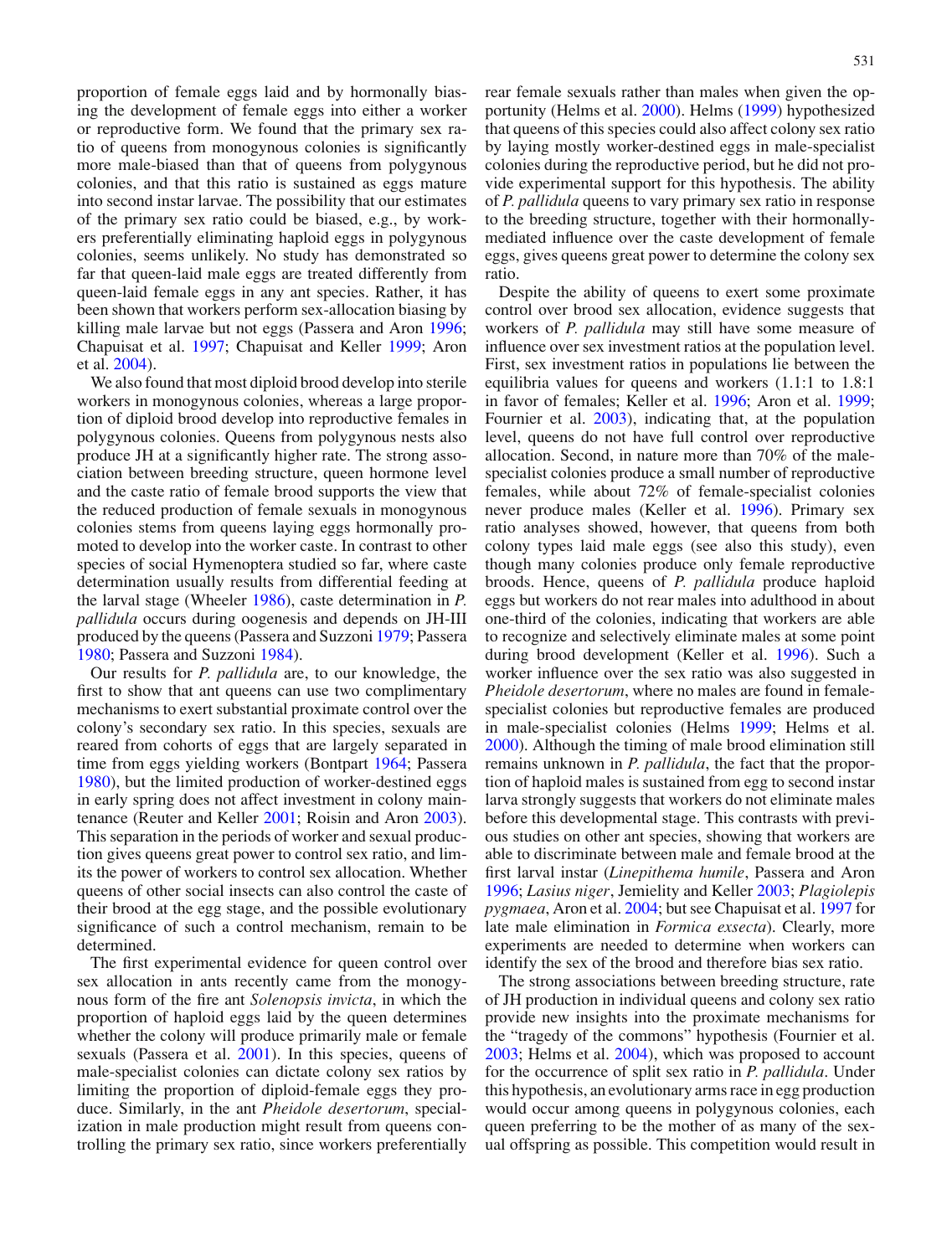increased individual egg production relative to queens from monogynous colonies. Our data show, however, that queens from the two colony types do not differ significantly in this respect. In *P. pallidula*, the reproductive success of competing queens may be more appropriately measured by the proportion of queen-destined eggs laid, rather than by queen fertility *sensu stricto*. Every queen in these colonies would therefore benefit from producing more queen-destined eggs than her reproductive competitors, a result which we have shown queens can achieve through hormonal manipulation. As a consequence, split sex ratio might result from a caste fate conflict among queens (Bourke and Ratnieks [1999;](#page-5-27) Wenseleers and Ratnieks [2004\)](#page-6-18) in the context of a tragedy of the commons (Hardin [1968\)](#page-5-18). The female bias in polygynous colonies would then also select for a compensating male bias in the monogyne colonies. In accordance with this hypothesis, previous experiments with this species showed a significant reproductive skew for the production of female sexuals among queens in polygyne colonies (Fournier et al. [2004\)](#page-5-28).

In conclusion, although workers of *P. pallidula* have the ability to eliminate males and bias sex investment ratio, the magnitude of their control is largely constrained by the primary sex ratio together with the proportion of queendestined eggs produced by queens. Evidence that sex ratio frequently is not associated with relatedness asymmetry and/or is less female-biased than the worker optimum in ants (Bourke and Franks [1995;](#page-5-2) Crozier and Pamilo [1996;](#page-5-3) Chapuisat and Keller [1999\)](#page-5-5) suggests that such mechanisms allowing queens to influence sex ratio might be more common than previously thought. More generally, this study illustrates how the outcome of queen-worker conflicts over reproduction in social insects is determined by the party with the greatest power to act (Beekman and Ratnieks [2003\)](#page-5-4).

**Acknowledgments** We thank M. Gilbert, K. Helms and Y. Roisin, T. Wenseleers, two anonymous reviewers and the associate editor for their comments on the manuscript. Thanks also to C. Schal for guidance and use of lab facilities for endocrine analyses. Financial support was provided by the FRIA (LM), the Fonds Van Buuren and the Fondation de Meurs-François (DF), and the Belgian National Fund for Scientific Research (FNRS) for personal support (Senior Research Associate position) and several grants (SA). The authors declare that the experiments comply with the Belgian, French and American current laws. First three authors are contributed equally to this work

#### References

- Aron S, Campan E, Boomsma JJ, Passera L (1999) Social structure and split sex ratios in the ant *Pheidole pallidula*. Ethol Ecol Evol 11:209–227
- <span id="page-5-17"></span>Aron S, de Menten L, Van Bockstaele D (2003) Brood sex ratio determination by flow cytometry in ants. Mol Ecol Notes 3:471–475
- Aron S, Passera L, Keller L (1994) Queen-worker conflict over sex-ratio: a comparison of primary and secondary sex-ratios in the Argentine ant, *Iridomyrmex humilis*. J Evol Biol 7:403–418
- <span id="page-5-9"></span>Aron S, Passera L, Keller L (2004) Evolution of miniaturisation in inquiline parasitic ants: timing of male elimination in *Plagiolepis pygmaea*, the host of *Plagiolepis xene*. Insectes sociaux 51:395–399
- Aron S, Vargo EL, Passera L (1995) Primary and secondary sex ratios in monogyne colonies of the fire ant. Anim Behav 49:749–757
- <span id="page-5-7"></span>Beekman M, Ratnieks FLW (2003) Power over reproduction in social Hymenoptera. Philosophical Transactions of the Royal Society of London, Series B 358:1741–1753
- <span id="page-5-4"></span>Bontpart H (1964) *Recherches preliminaires sur la biologie de Phei- ´ dole pallidula Nyl. (Hyménoptère Formicoidea Myrmicidae)* Ph.D. thesis, Université de Toulouse
- <span id="page-5-19"></span>Boomsma JJ (1993) Sex ratio variation in polygynous ants. In: Keller L (ed) Queen number and sociality in insects. Oxford University Press, Oxford, pp 86–109
- <span id="page-5-16"></span>Boomsma JJ, Nachman G (2002) Analysis of sex ratios in social insects. In: Hardy ICW (ed) Sex ratios: concepts and research methods. Cambridge University Press, Cambridge, pp 93–111
- <span id="page-5-24"></span>Bourke AFG, Franks NR (1995) Social evolution in ants. Princeton University Press, Princeton
- <span id="page-5-2"></span>Bourke AFG, Ratnieks FLW (1999) Kin conflict over caste determination in social Hymenoptera. Behav Ecol Sociobiol 46:287–297
- <span id="page-5-27"></span>Brent CS, Vargo EL (2003) Changes in juvenile hormone biosynthetic rate and whole body content in maturing virgin queens of *Solenopsis invicta*. J Insect Physiol 49:967–974
- <span id="page-5-22"></span>Brown WD, Keller L (2000) Colony sex ratios vary with queen number but not relatedness asymmetry in the ant *Formica exsecta*. Proceedings of the Royal Society of London, Series B 267:1751–1757
- <span id="page-5-12"></span>Chapuisat M, Keller L (1999) Testing kin selection with sex allocation data in eusocial Hymenoptera. Heredity 82:473–478
- <span id="page-5-5"></span>Chapuisat M, Sundström L, Keller L (1997) Sex-ratio regulation: the economics of fratricide in ants. Proceedings of the Royal Society of London, Series B 264:1255–1260
- <span id="page-5-8"></span>Crozier RH, Pamilo P (1996) Evolution of social insect colonies: sex allocation and kin selection. Oxford University Press, Oxford
- <span id="page-5-3"></span>Feyereisen R, Tobe SS (1981) A rapid partition assay for routine analysis of juvenile hormone release by corpora allata of adult female *Diploptera punctata*. Anal Biochem 111:372– 375
- <span id="page-5-21"></span>Foitzik S, Heinze J (2000) Intraspecific parasitism and split sex ratios in a monogynous and monoandrous ant (*Leptothorax nylanderi*). Behav Ecol Sociobiol 47:424–431
- <span id="page-5-13"></span>Fournier D, Aron S, Keller L (2004) Significant reproductive skew in the facultatively polygynous ant *Pheidole pallidula*. Mol Ecol 13:203–210
- <span id="page-5-28"></span>Fournier D, Aron S, Milinkovitch MC (2002) Investigation of the population genetic structure and mating system in the ant *Pheidole pallidula*. Mol Ecol 11:1805–1814
- <span id="page-5-15"></span>Fournier D, Keller L, Passera L, Aron S (2003) Colony sex ratios vary with breeding system but not relatedness asymmetry in the facultatively polygynous ant *Pheidole pallidula*. Evolution 57:1336–1342
- <span id="page-5-14"></span>Hamilton WD (1964a) The genetical evolution of social behaviour. I. J Theor Biol 7:1–16
- <span id="page-5-0"></span>Hamilton WD (1964b) The genetical evolution of social behaviour. II. J Theor Biol 7:17–52
- <span id="page-5-1"></span>Hammond RL, Bruford MW, Bourke AFG (2002) Ant workers selfishly bias sex ratios by manipulating female development. Proceedings of the Royal Society of London, Series B 269:173–178
- <span id="page-5-10"></span>Hardin G (1968) The tragedy of the commons. Science 162:1243– 1248
- <span id="page-5-18"></span>Helms KR (1999) Colony sex ratios, conflict between queens and workers, and apparent queen control in the ant *Pheidole desertorum*. Evolution 53:1470–1478
- <span id="page-5-11"></span>Helms KR, Fewell JH, Rissing SW (2000) Sex-ratio determination by queens and workers in the ant *Pheidole desertorum*. Anim Behav 59:523–527
- <span id="page-5-25"></span><span id="page-5-20"></span>Helms KR, Fournier D, Keller L, Passera L, Aron S (2004) Colony sex ratios in the facultatively polygynous ant *Pheidole pallidula*: a reanalysis with new data. Evolution 58:1141–1142
- <span id="page-5-26"></span><span id="page-5-23"></span><span id="page-5-6"></span>Holbrook G, Chiang A-S, Schal C (1997) Improved conditions for culture of biosynthetically active cockroach corpora allata. In Vitro Cellular and Developmental Biology – Animal 33:452–458